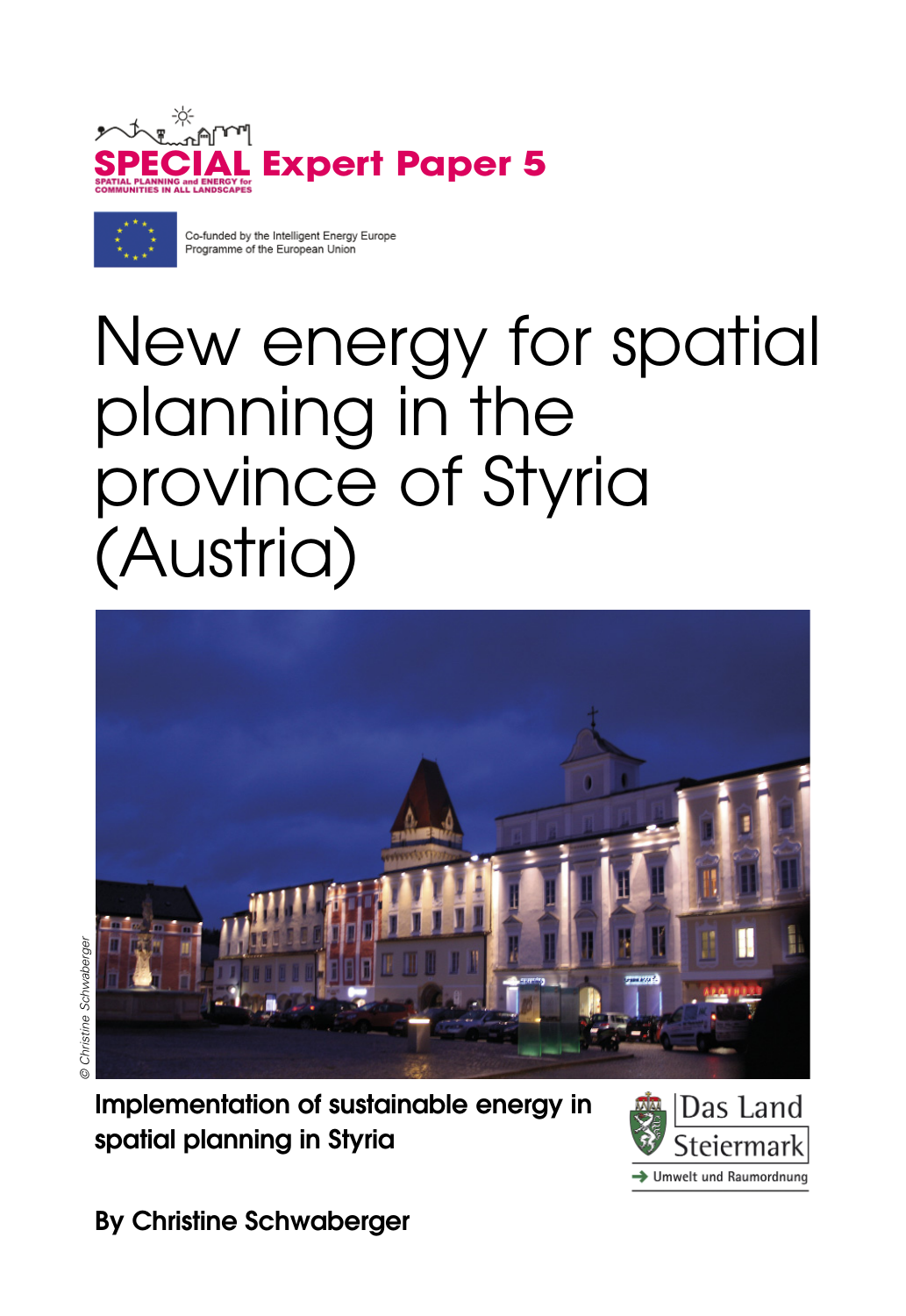



Co-funded by the Intelligent Energy Europe Programme of the European Union

#### **About SPECIAL**

Spatial planning has a key part to play in creating urban environments that support less energy-intense lifestyles and communities, and spatial and urban planners have a pivotal role in developing energy strategies and action plans. The SPECIAL (Spatial Planning and Energy for Communities In All Landscapes) project has been set up to help bridge the gap between climate change/energy action planning and spatial and urban planning.

SPECIAL is funded by Intelligent Energy Europe and is an exciting partnership between eight Town Planning Associations (TPAs) and planning authorities from across Europe. It is a three-year programme with a focus on spatial planning for the deployment of local energy efficiency and renewable energy solutions. The Town and Country Planning Association (TCPA) is the lead partner, with partner TPAs and planning authorities in Austria, Germany, Greece, Hungary, Ireland, Italy, and Sweden.

The project has been set up to help the TPAs and planning authorities of the partner countries meet the EU's challenging energy and climate change targets for 2020. It has several objectives relating to exchanging best practice and experience; promoting integrated renewable energy strategies; and building the capacity of the partner planning associations and authorities in the planning and delivery of renewable energy solutions. Most importantly, the partners must then share that learning through their professional networks and maximise the dissemination of their training to others, in a multiplier effect.

#### **The SPECIAL partnership:**

- Provincial Government of Styria, Department of Spatial Planning Law, Austria
- German Institute of Urban Affairs, Germany
- Organisation for the Master Plan and Environmental Protection of Thessaloniki, Greece
- Hungarian Urban Knowledge Centre, Hungary
- Irish Planning Institute, Ireland
- National Centre for Town Planning Studies, Italy
- Swedish Society for Town and Country Planning, Sweden
- Town and Country Planning Association, UK

The SPECIAL project runs from March 2013 to March 2016, with a final conference held in London to disseminate the project outcomes, including a pan-European Guide on Spatial Planning and Sustainable Energy.

Visit the SPECIAL website at **http://www.special-eu.org** Follow the SPECIAL project on Twitter at **@eu\_special**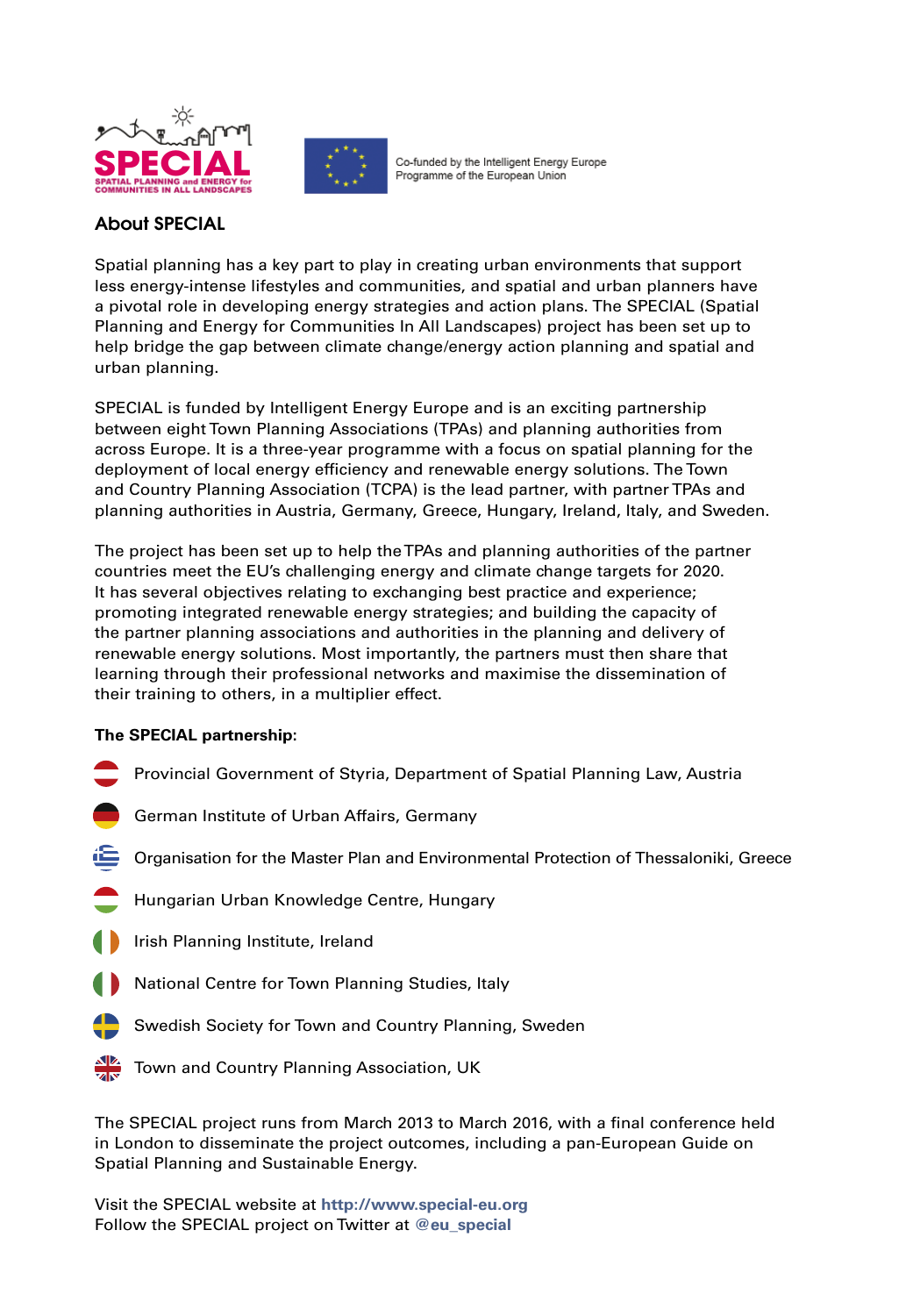**New energy for spatial planning –** Implementing sustainable energy through spatial planning in the Province of Styria

**By Christine Schwaberger**

### **Contents**

#### 2 **1 Introduction**

#### 3 **2 Spatial planning law in Styria**

- 2.1 Styrian spatial planning instruments
- 2.2 Sustainable energy issues in Styrian planning law

#### 5 **3 Case studies**

- 3.1 Combining an 'energy certificate for settlements' with a zoning map in Leibnitz, Styria
- 3.2 Energy zone mapping in Freistadt, Upper Austria

#### 9 **4 The way forward – planning for sustainable energy in Styria**

Cover illustration by Christine Schwaberger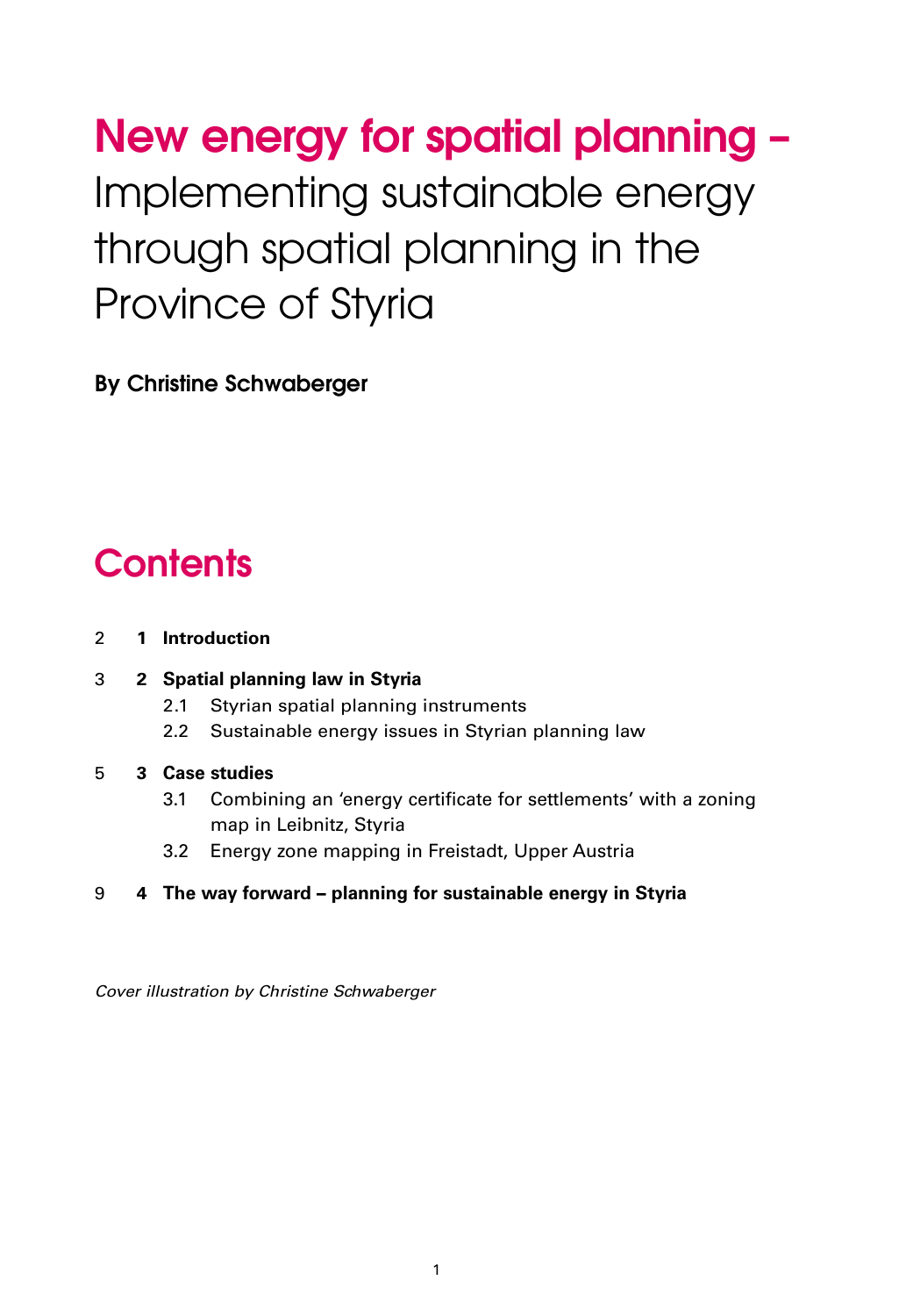# **1 Introduction**

This SPECIAL project Expert Paper highlights the potential to implement sustainable energy solutions through existing planning regulations in Styria. It also investigates new opportunities for delivering sustainable energy planning in the Austrian province.

The Department of Spatial Planning and Building Law in the Provincial Government of Styria is one of the eight partners in the Intelligent Energy Europe supported SPECIAL project. The Department is responsible for checking (controlling or giving a proof of) spatial planning at the municipal level for the whole province of Styria, which includes 287 municipalities. It consults with communities concerning the development of their land use maps, zoning plans, masterplans and local development concepts, which have to be prepared in accordance with Styrian spatial planning law.

The Department also deals with the ongoing development of planning law and policy implementation. Integrated planning is an essential part of this work, as is the co-ordination of urban and spatial planning with other disciplines, mainly sustainability (such as climate change measures) and the management of transport and housing. Through such collaborations and interventions, spatial planners have important inputs to make to the overall process of municipal development.

Styria has much experience with zoning plans, masterplans and legal regulations, and can draw on experinece in other Austrian provinces. A number of good practice examples of low energy use communities and regions can be found in Styria. The province has also run a project – 'Energy Efficient Settlements in Styria' – in which the masterplans of one municipality were tested for energy efficiency. The masterplan with the best combination of low energy use and low costs was subsequently supported by the Department.

The Provincial Government of Styria has great interest in integrating new methods of working into its functions, and in learning from examples dealing with spatial planning and sustainable energy.

During the course of the SPECIAL project it became clear that existing planning law and regulations in Styria provide opportunities to promote sustainable energy. In a way, it is 'simply' the task of those who undertake spatial planning within the municipalities, on one hand, and Styria's Department of Spatial Planning and Building Law, on the other, to control and implement existing planning instruments in a more 'energy-spatial' way.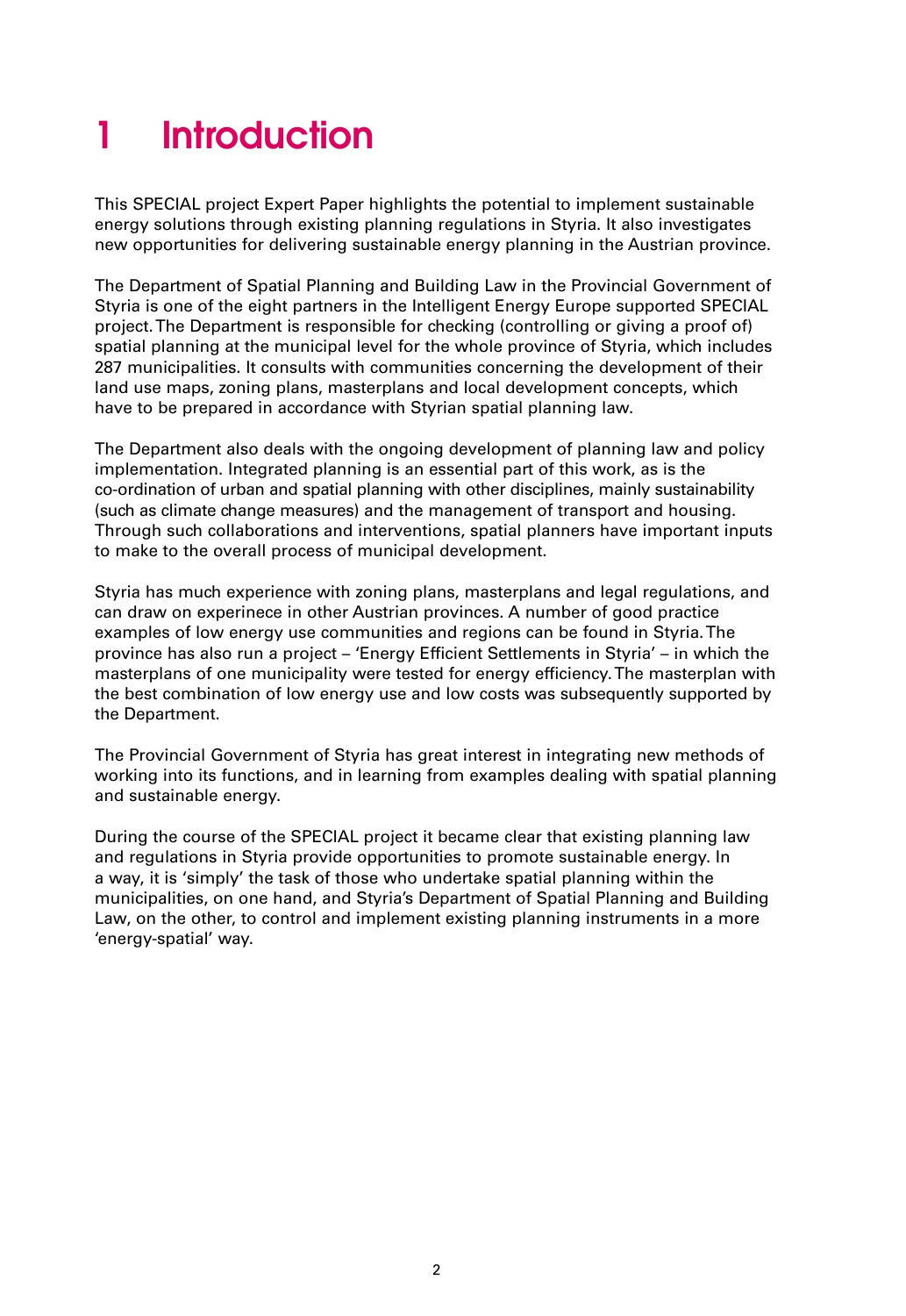# **2 Spatial planning law in Styria**

Spatial planning in Austria is not governed by a national planning act. The nine federal states of Austria each have their own spatial planning laws, which determine the rules for the municipalities in each state.

In 2010 Styria updated and amended it spatial planning law, which dated back to 1974. These changes included an increased focus on tackling climate change through planning.

#### **2.1 Styrian spatial planning instruments**

In Styria each municipality is in charge of spatial planning; every ten years they must produce a new local development concept – setting out the long-term development of the municipality – and a land use map.

The local development concept sets out the preferred local centres of settlements and future development areas, taking account of regional zones for agriculture, green belts and extraction of raw materials where the development of settlements is forbidden.

The next step is to develop the land use map, which has to be in accordance with the development concept. The map determines the building areas, open spaces and traffic zones within the municipality's area.

Between the development of land use plans every decade, municipalities are permitted to change certain elements of the development concept and land use map. These changes are checked by the Department of Spatial Planning and Building Law for compliance with existing regulations, and must be approved by the Styrian Government. Detailed, smaller-area masterplans and zoning maps must be in accord with the land use maps.

#### **2.2 Sustainable energy issues in Styrian spatial planning law**

Through Styria's participation in the SPECIAL project it became increasingly clear that the existing Styrian Spatial Planning Law (StROG 2010) already provides the potential to link sustainable energy planning with spatial planning. However, until now the municipalities have not been exploiting existing possibilities. There is much awareness-raising among planners to be done, but through its involvement in the SPECIAL project Styria is now the right path to convince those involved – especially planners, through Styria's 'multiplier' groups

#### **2.2.1 Basic principles in spatial planning (§ 3 Abs. 1 and 2 StROG 2010 i.d.g.F.)**

These basic principles of the law require spatial planning to ensure that:

- the quality of natural living standards will be kept; and
- sustainable development in terms of saving natural resources like water, air and soil will be achieved.

They also require that spatial planning should develop the settlement structure:

- in the light of energy saving aspects and using sustainable energy; and
- in the light of consideration of the climate protection aims.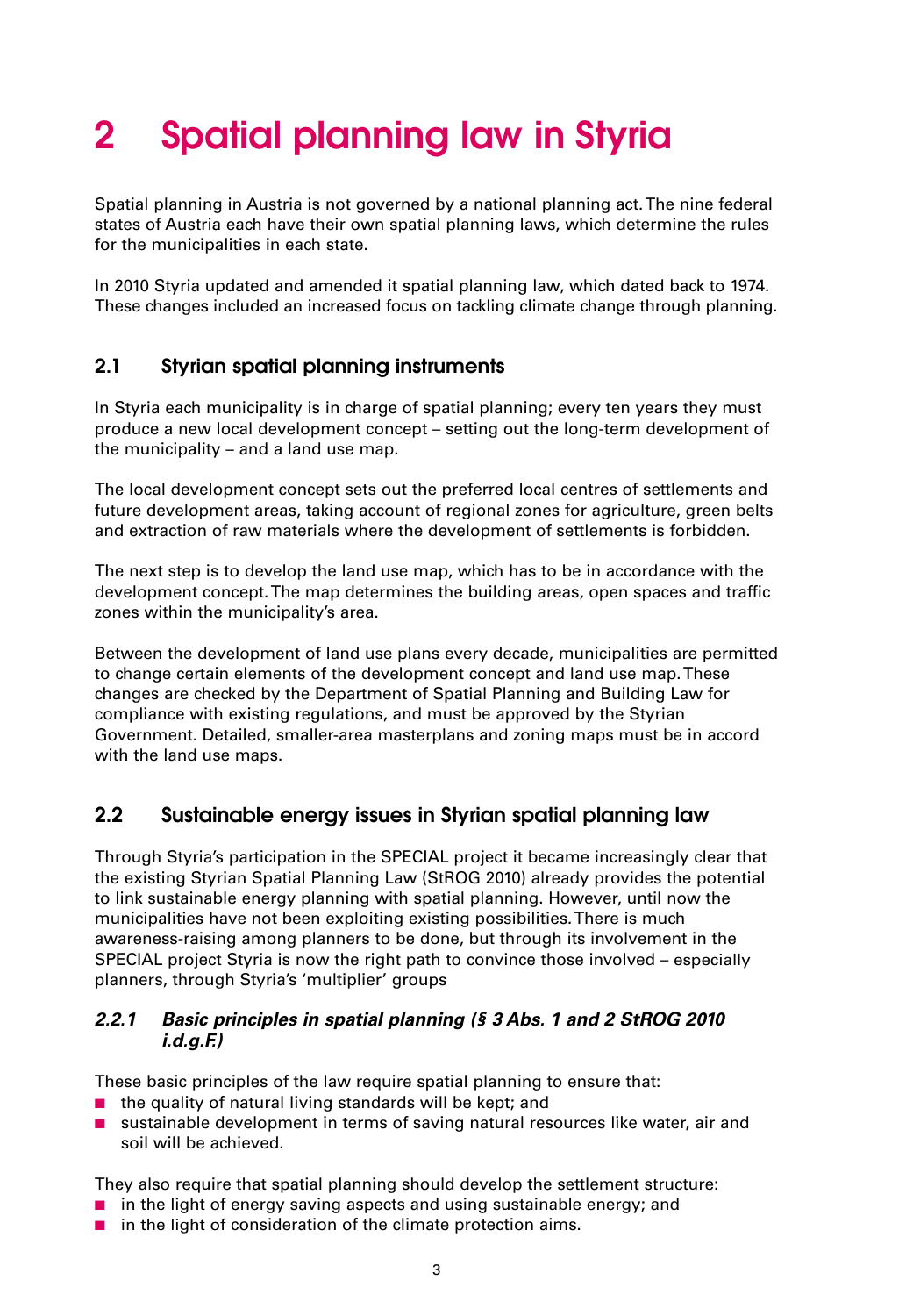#### **2.2.2 Determinations under the development concept (§ 21 Abs. 3 Ziff. 5, § 22 Abs. 8 StROG 2010 i.d.g.F.)**

As a part of the Local Development Concept it is necessary to meet the aims of developments in creating different expert concepts, in particular adding energy concepts to reach the aims of the energy business.

Every municipality which is situated in an urban renewable area for air (particulate matter) has to develop communal energy concepts with emphasis on the district heating areas.

#### **2.2.3 Content of zoning maps and masterplans (§ 41 Abs. 2 Ziff. 10 StROG 2010 i.d.g.F.)**

Zoning maps are made for bigger areas to try to give more structure to planning. They give the municipality the possibility of implementing energy issues to deliver sustainable planning.

Zoning maps can determine environmental issues such as noise, microclimate, heating methods, and so on.

In this step there is a major need to convince owners and investors that sustainable planning is needed.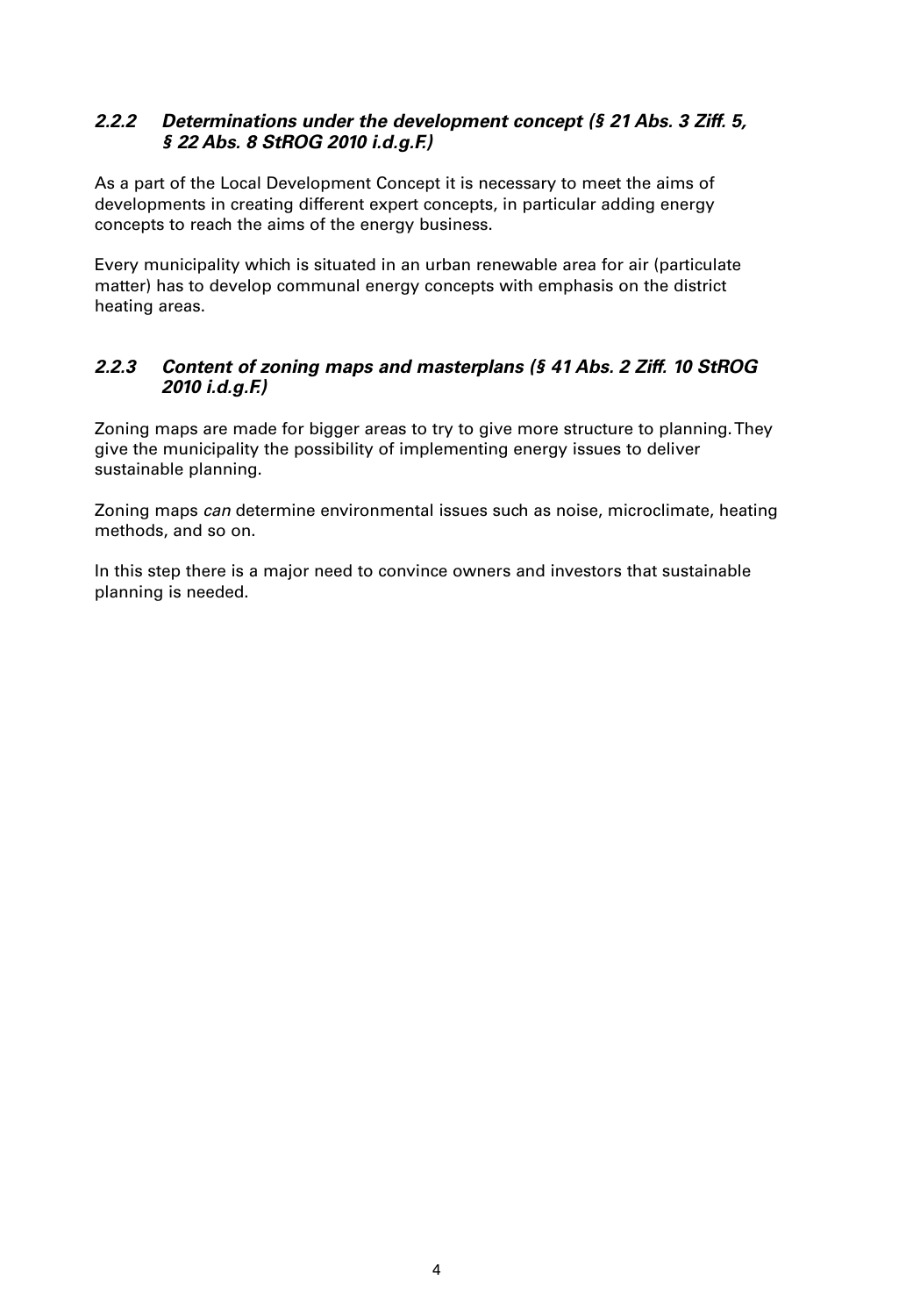### **3 Case studies**

As part of its participation in the SPECIAL project the Department of Spatial Planning and Building Law looked for best practice examples in the Province of Styria and elsewhere in Austria. This Expert Paper describes two case studies:

- a 'energy certificate for settlements', used with a zoning map, in Leibnitz, Styria; and
- energy zone mapping, in Freistadt, Upper Austria.

#### **3.1 Combining an 'energy certificate for settlements' with a zoning map in Leibnitz, Styria**

#### **3.1.1 Context and background**

The energy certificate for settlements is one of a range of different tools for promoting sustainable energy in spatial planning that was issued by the Federal Ministry for Agriculture and Forestry, Environment and Water Management in 2013.1They provide a selection of ways for municipalities to determine the energy consumption, energy costs, and the potential for using sustainable energy in their area.

One of these tools is the energy document or certificate for settlements. Energy certificates for buildings (similar to those issued for electronic household items such as refrigerators) have been required in Austria for a number of years. However, these certificates do not consider the surrounding area: the wider settlement, the level of densification, public infrastructure, and so on. To overcome this shortcoming software has been developed using Microsoft Excel that enables these wider considerations to be calculated and used in a simple zoning map. By factoring in other elements such as whether the building is located in a built-up area the tool provides greater details to the overall sustainable energy picture. For example, it may show that it is uneconomical to build a zero-energy house in a certain context. The original idea, and the software development, has been led by Emrich Consulting ZT-GmbH, Vienna.<sup>2</sup> The software helps to calculate the suitability of a location for a settlement based on:

- the potential for using public transport or cycling;
- distances to the local centre, schools, shops and other important places;
- the amount and locations of shaded areas (and, conversely, sunny areas); and
- levels of noise.

In spatial planning the relevant elements in the zoning plan include:

- building density;
- the quantity of green space per dwelling;
- building type;
- energy;
- the amount of infrastructure costs for every dwelling per year;
- dwelling size: and
- carbon dioxide emissions per dwelling.

The software produces a rating similar to those developed for electronic devices. The ratings, from A to G, classify developments against the ratings for an ideal settlement.

<sup>1</sup> Tools für Energieraumplanung: Ein Handbuch für deren Auswahl und Anwendung im Planungsprozess. Gernot Stöglehner, Susanna Erker, Georg Neugebauer, im Auftrag des Bundesministeriums für Land- und Forstwirtschaft, Umwelt und Wasserwirtschaft, Jänner 2013

<sup>2</sup> Further information is available from the Emrich Consulting website, at **http://www.emrich.at**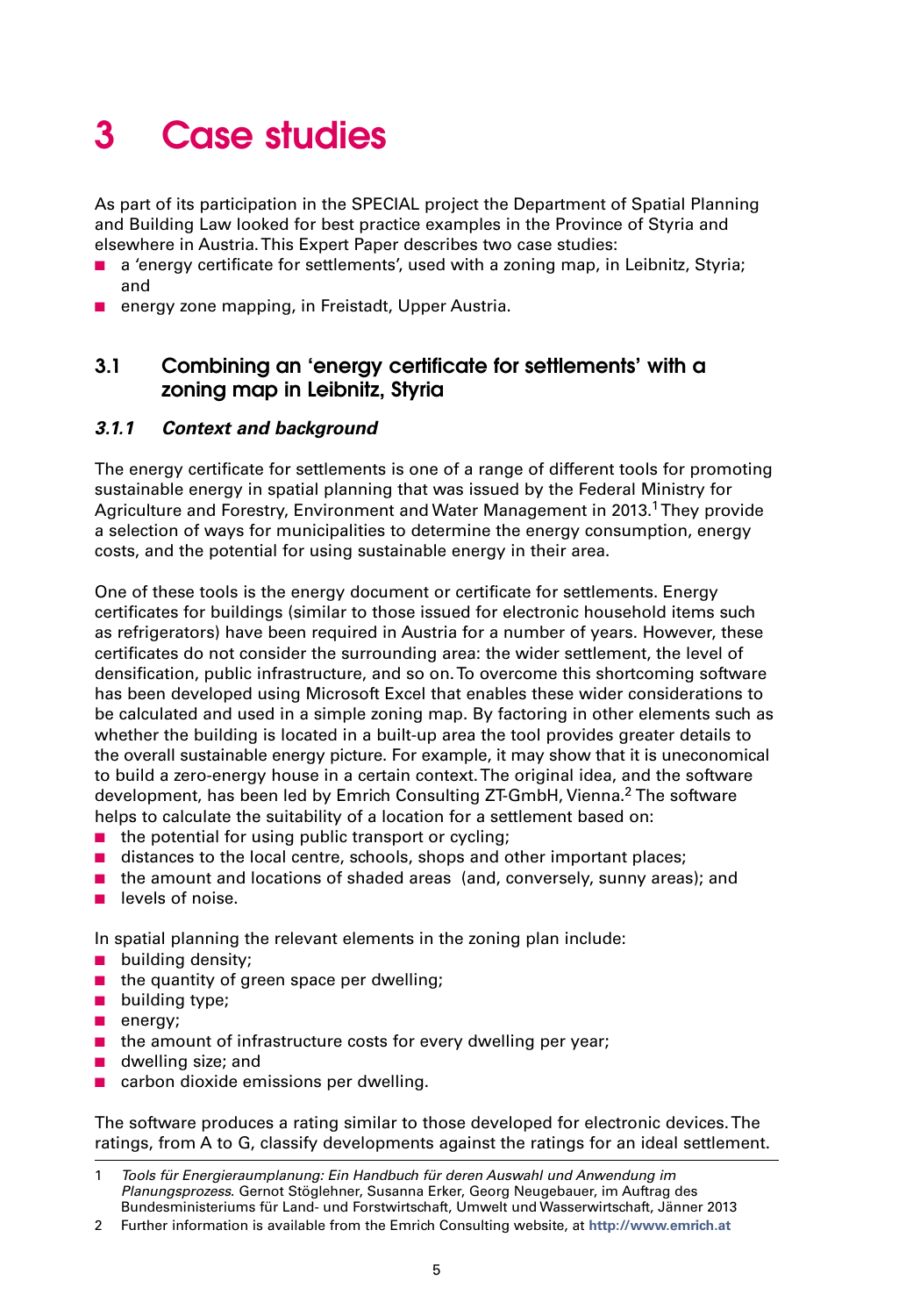#### **3.1.2 Experience of using the tool in Leibnitz**

In 2010 the Department of Spatial Planning and Building Law in the Provincial Government of Styria commissioned Heigl Consulting in Graz to apply this software/tool to a test area.<sup>3</sup> The small city of Leibnitz, south of Graz, was chosen as the test area, and the tool was applied to a number of zoning maps. Heigl Consulting is also the spatial planner in this municipality.

#### **3.1.3 Key lessons**

Combining the zoning map with the findings from the energy tool enabled planners to compare the energy costs associated with the development of new dwellings. The information generated by the tool allowed them to identify places which achieved the best balance between cost and energy efficiency.



| <b>Total amount of classification</b>                                  | A      | A      | D        | С      | B      |
|------------------------------------------------------------------------|--------|--------|----------|--------|--------|
| CO <sub>2</sub> emissions of traffic per<br>apartment per year, tonnes | 1.56   | 1.56   | 2.84     | 1.87   | 1.87   |
| Apartment/year, tonnes                                                 | 0.02   | 0.02   | 0.05     | 0.06   | 0.04   |
| <b>Emissions of infrastructure per</b>                                 |        |        |          |        |        |
| Apartment/hectare gross area                                           | 293.54 | 297.20 | 1,676.68 | 791.48 | 509.75 |
| Net area/apartment                                                     | D      | D      | A        | B      | C      |
| Quality of location and building                                       | A      | A      | B        | A      | A      |
| apartment per year                                                     |        |        |          |        |        |

<sup>3</sup> Energieausweis für Siedlungen. Kompetenzzentrum für Raumplanung und Umwelt. Heigl Consulting ZT-GmbH, 2011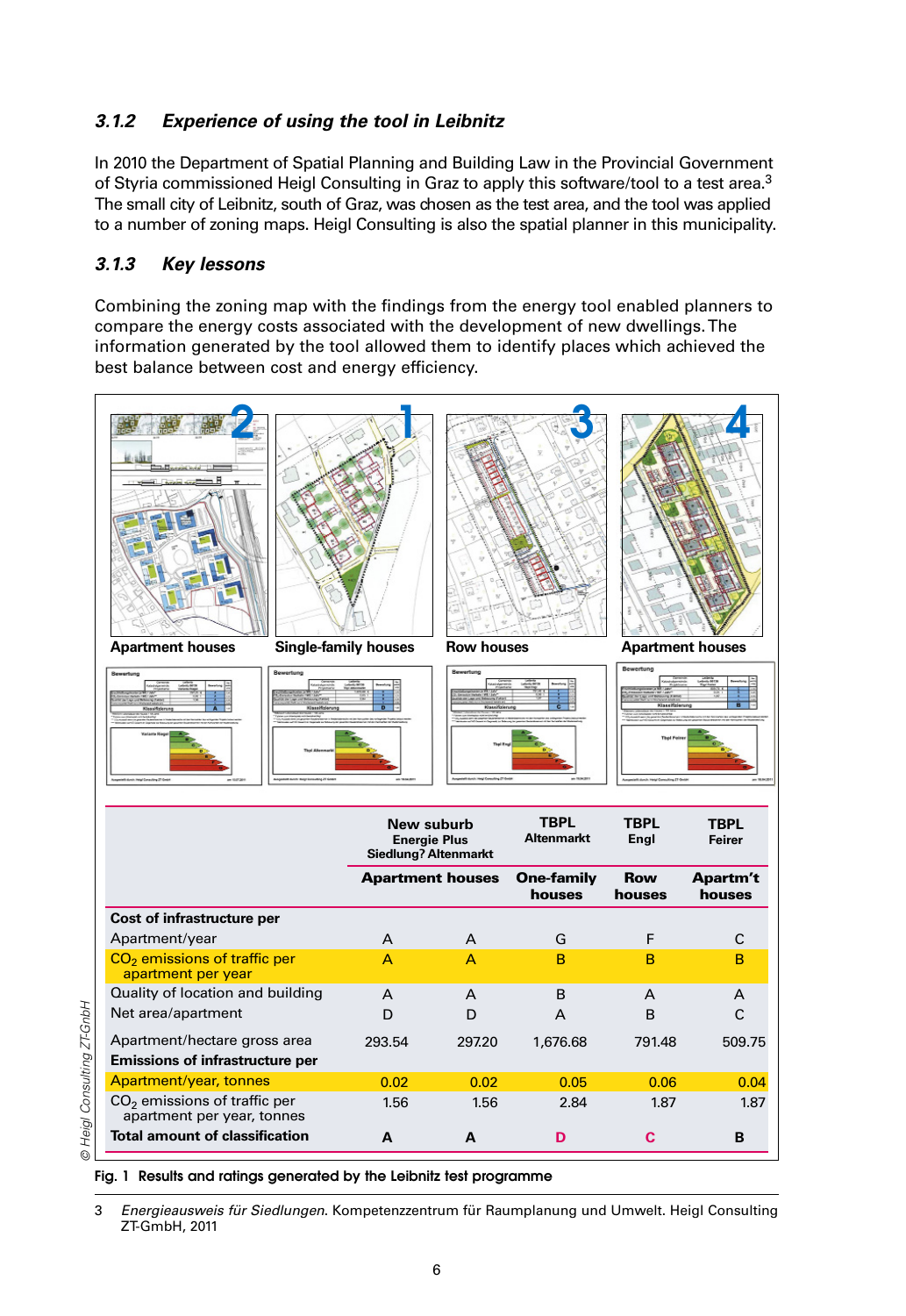The planner who carried out the tests had great confidence in the results and was able to convince the Mayor of Leibnitz to use the tool. This is crucial, as the use of this kind of tool will very much depend on political decision-making and priorities. The test programme revealed that Styria's existing Styrian Spatial Planning Law (StROG 2010) provides a good platform for implementing sustainable energy practices through spatial planning. It is now up to the planners, the municipalities and of course Styrian's Department of Spatial Planning and Building Law to ensure that this happens.

#### **3.2 Energy zone mapping in Freistadt, Upper Austria**

#### **3.2.1 Context and background**

Energy zone mapping is a tool that was developed by the PlanVision project<sup>4</sup> to determine energy demand, the potential for energy-saving, and the potential to supply an urban neighbourhood with biomass-based district heating. The aim in using the mapping tool is to supply all areas of the municipality with district heating where it is economic and resource-efficient to do so, or to find alternative sustainable energy solutions. Energy zone mapping was developed by the PlanVision planning team together with the City of Freistadt, a small town in Upper Austria with 7,500 inhabitants.<sup>5</sup> The results were incorporated in the development concept and land use map for the municipality.



**Fig. 2 Freistadt study – energy demand (left) and district heating grid (right)**

<sup>4</sup> G. Stöglehner, M. Narodoslawsky, H. Steinmüller, K. Steininger, M. Weiss, H. Mitter, G.C. Neugebauer, G. Weber, N, Niemetz, K.H. Kettl, M. Eder, N. Sandor, B. Pflüglmayer, B. Markl, A. Kollmann, C. Friedl, J. Lindorfer, M. Luger and V. Kulmer: PlanVision – Visionen für eine Energieoptimierte Raumplanung (PlanVision – Visions for an Energy Optimised Spatial Planning System). Projektbericht. Gefördert aus Mitteln Klima- und Energiefonds. Vienna, Austria, 2011. **http://www.boku.ac.at/fileadmin/data/ H03000/H85000/H85500/materialien/planvision/Endbericht\_PlanVision.pdf**

<sup>5</sup> Ibid.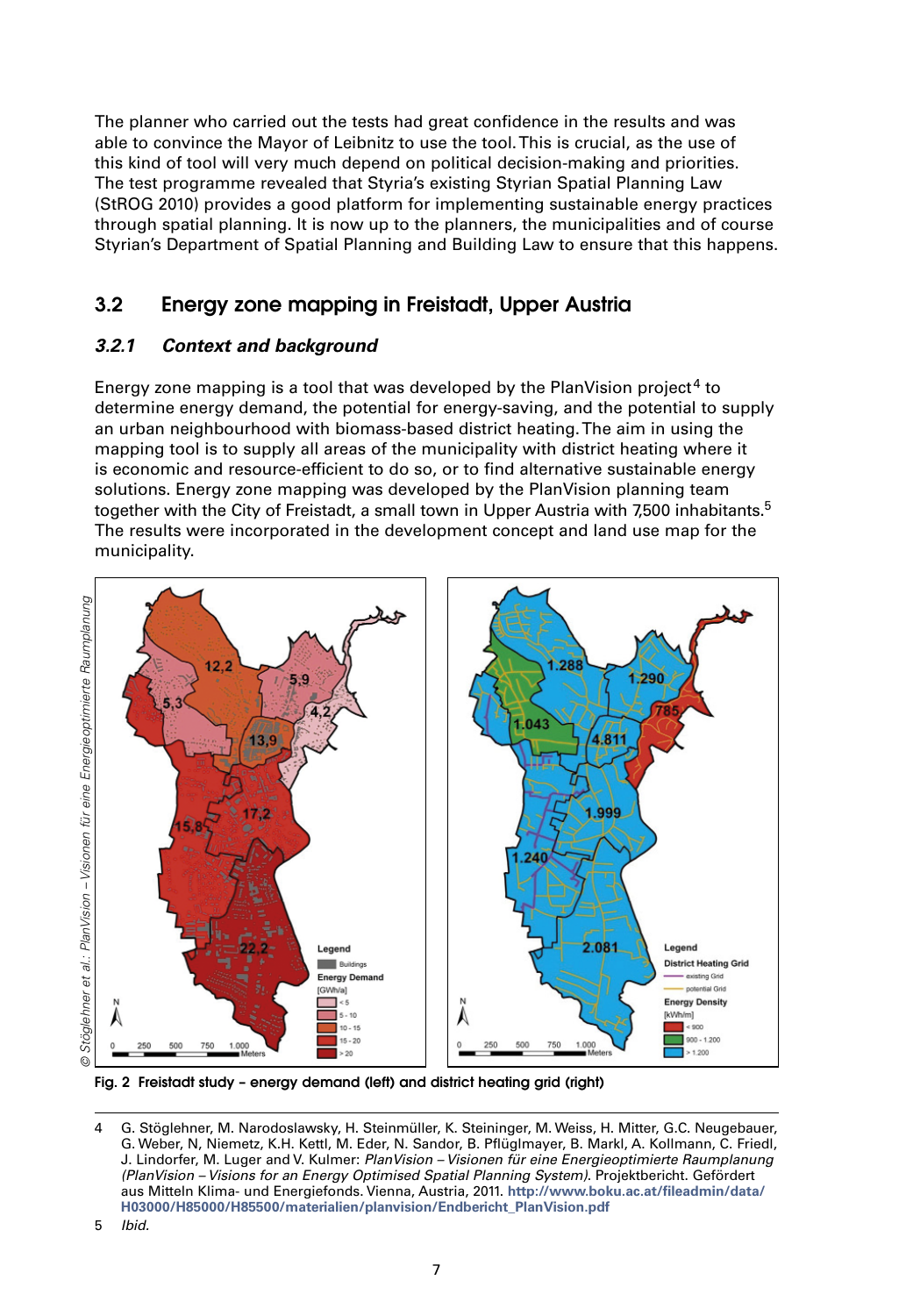

**Fig. 3 Freistadt study – energy-saving potential**

#### **3.2.2 Key lessons**

Freistadt's experience of using energy zone mapping demonstrates that sustainable energy solutions can be incorporated into spatial planning. For example, the findings helped the municipality to determine that its development concept should make provisions for further building development in district heating zones.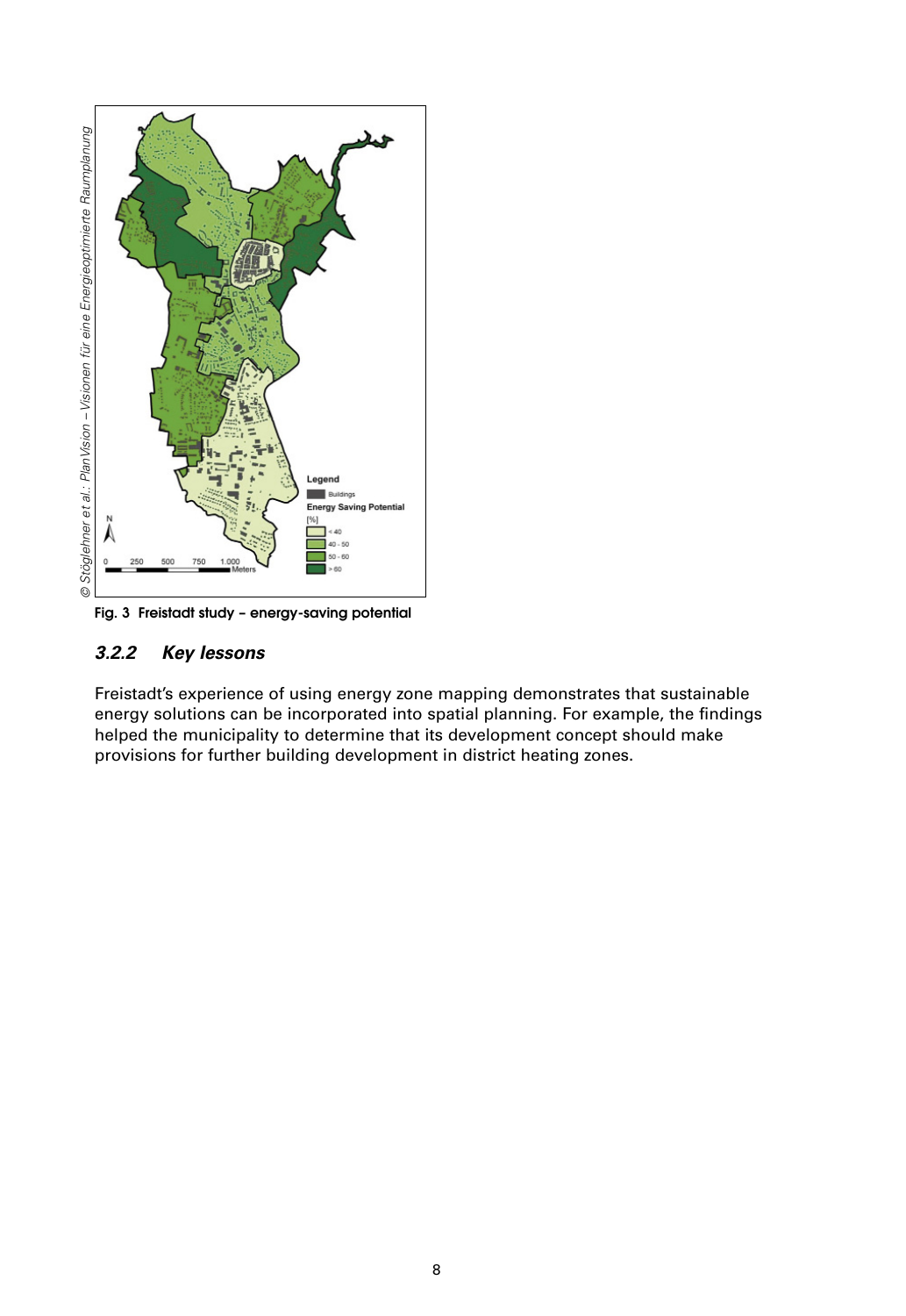### **4 The way forward – planning for sustainable energy in Styria**

As noted above, existing planning regulations in Styria already provide opportunities to promote sustainable energy. Wider changes to existing law is therefore not required. Under current law there is no obligation on municipalities to draw up an energy concept. However, involvement in the SPECIAL project has stimulated the Department of Spatial Planning and Building Law to consider how it can further emphasise planning for sustainable energy within the Styrian planning process. Ideas that are already being put into action or whose implementation will be starting soon include:

- promoting planning for sustainable energy within structural and planning reforms within Styria – on 1 January 2015, 539 municipalities were reduced to 287, and these merged municipalities have to renew their local development concepts and land use maps within the next five years, which presents opportunities to incorporate sustainable energy into spatial planning in Styria;
- following up on the awareness-raising among planners (and politicians and wider audiences within municipalities) made possible through the SPECIAL project workshops and study visits, in the near future, the Department of Spatial Planning and Building Law will commission the production of a guidebook on communal energy concepts in spatial planning in Styria, linked with a test area;
- arranging a certificate or degree course in 'energy spatial planning' as a collaboration between the Department of Spatial Planning and Building Law and the Department of Energy; and
- implementing the Climate Change Adaptation Strategy of Styria 2050, which was launched in September 2015 – the strategy, produced by the Department of Energy and endorsed by the Government, includes a range of measures to implement sustainable energy solutions through spatial planning which will have to be implemented within the next two-three years.

In summary, there is, in Styria, now enough energy for adopting new ways in spatial planning.